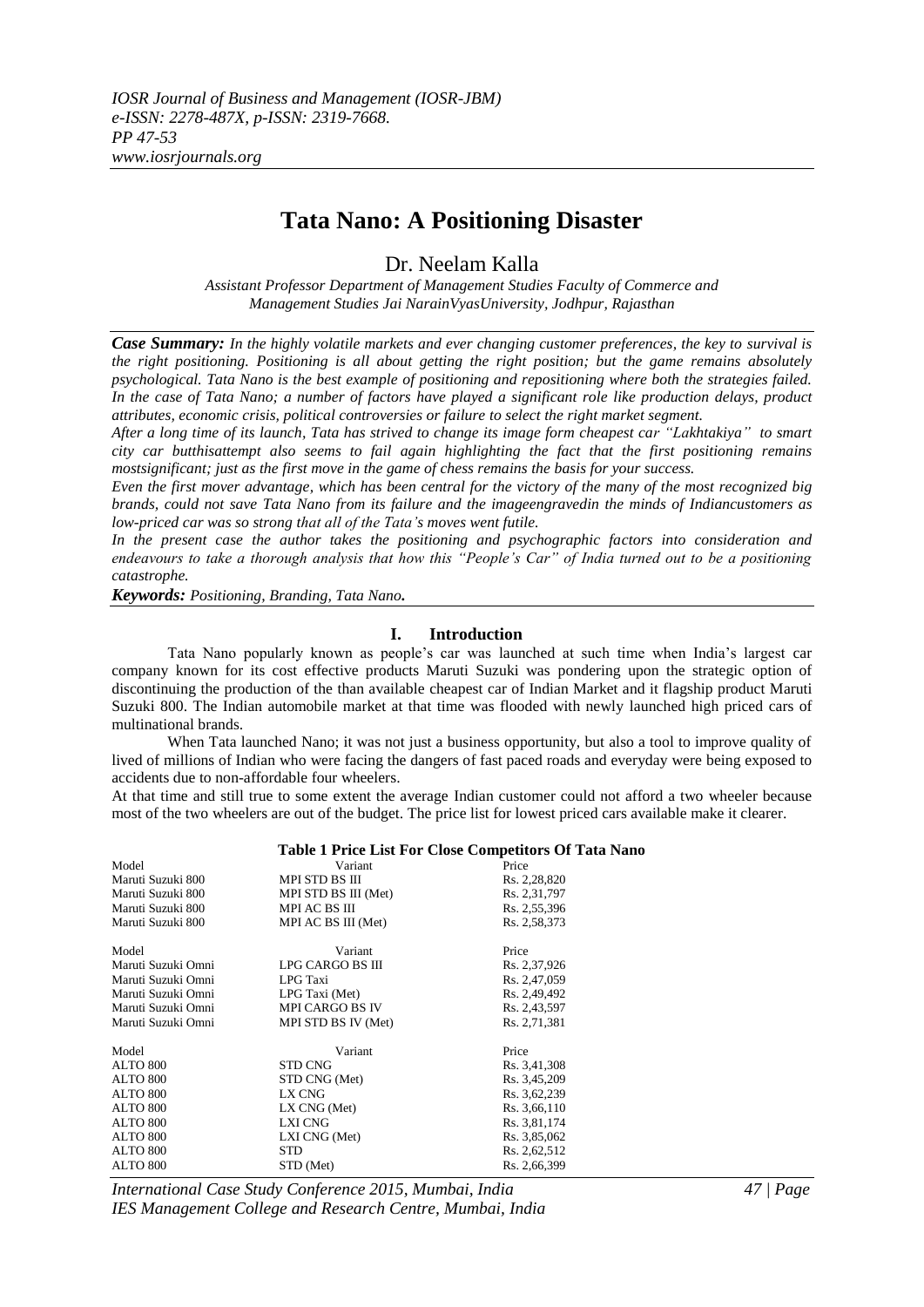*IOSR Journal of Business and Management (IOSR-JBM) e-ISSN: 2278-487X, p-ISSN: 2319-7668. PP 47-53 www.iosrjournals.org*

| ALTO 800 | LX               | Rs. 2,98,655                                                                          |
|----------|------------------|---------------------------------------------------------------------------------------|
| ALTO 800 | $LX$ (Met)       | Rs. 3,02,542                                                                          |
| ALTO 800 | LXI              | Rs. 3,21,279                                                                          |
| ALTO 800 | $LXI$ (Met)      | Rs. 3,25,167                                                                          |
| ALTO 800 | LXI Airbag       | Rs. 3,38,038                                                                          |
| ALTO 800 | LXI Airbag (Met) | Rs. 3,41,926                                                                          |
|          |                  | Source: http://www.nriol.com/returntoindia/cars-price.asp as retrieved on 12/08/2014. |

These prices were not in the reach of Indian customers. In comparison to other countries the per capita income and purchasing power of Indians were still very low. If we look at the table given below, the scenario gets clearer; Gross Domestic Product per capita in India, which was last recorded at 5238.02 US dollars in 2013, when adjusted by purchasing power parity (PPP). The GDP per Capita, in India, when adjusted by Purchasing Power Parity was equivalent to only 29 percent of the world's average.



**Table 2: Gdp Per Capita Ppp**

After looking on the above figures it was not wonder that a major part of population of India was still riding two wheelers and not owning four wheelers as Ratan Tata narrated in the his address at launching ceremony of Tata Nano.

This venture was not only commercial but also carried a social concern for majority of Indians who could not afford to buy a four wheeler and were forced to face the challenges of tough weather and were also more prone to road accidents. So it was very natural for a company like Tata to take up aventurelike this. The excerpts from the speech of Ratan Tata (2009), on the launching ceremony clarifies this itself: "Today's story started some years ago when I observed families riding on two wheelers, the father driving a scooter, his young kid standing in front of him, his wife sitting behind him holding a baby and I asked myself whether one could conceive of a safe, affordable, all weather form of transport for such a family. A vehicle that could be affordable and low cost enough to be within everyone's reach, a people's car, built to meet all safety standards, designed to meet or exceed emission norms and be low in pollution and high in fuel efficiency. This then was the dream we set ourselves to achieve. Many said this dream could not be achieved. Some scuffed at what we would produce, perhaps a vehicle comprising two scooters attached together or perhaps an unsafe rudimentary vehicle, a poor excuse for a car. Let me assure you and also assure our critics that the car we have designed and we will be presenting to you today will indeed meet all the current safety requirements of a modern day car."

### **Profile Of Tata Motors**

Tata Motors Limited is India's largest automobile company, with consolidated revenues of INR 2,32,834 crores (USD 38.9 billion) in 2013-14 is also leading in commercial vehicles in each segment, and among the top in passenger vehicles with winning products in the compact, midsize car and utility vehicle segments

It was established long back in 1945. It has about 8 million Tata vehicles on Indian roads, and the company's manufacturing base in India is spread across Jamshedpur (Jharkhand), Pune (Maharashtra), Lucknow (Uttar Pradesh), Pantnagar (Uttarakhand), Sanand (Gujarat) and Dharwad (Karnataka).

*International Case Study Conference 2015, Mumbai, India 48 | Page IES Management College and Research Centre, Mumbai, India*

Source: [http://www.indexmundi.coma](http://www.indexmundi.com/)s retrieved on 10/10/ 2014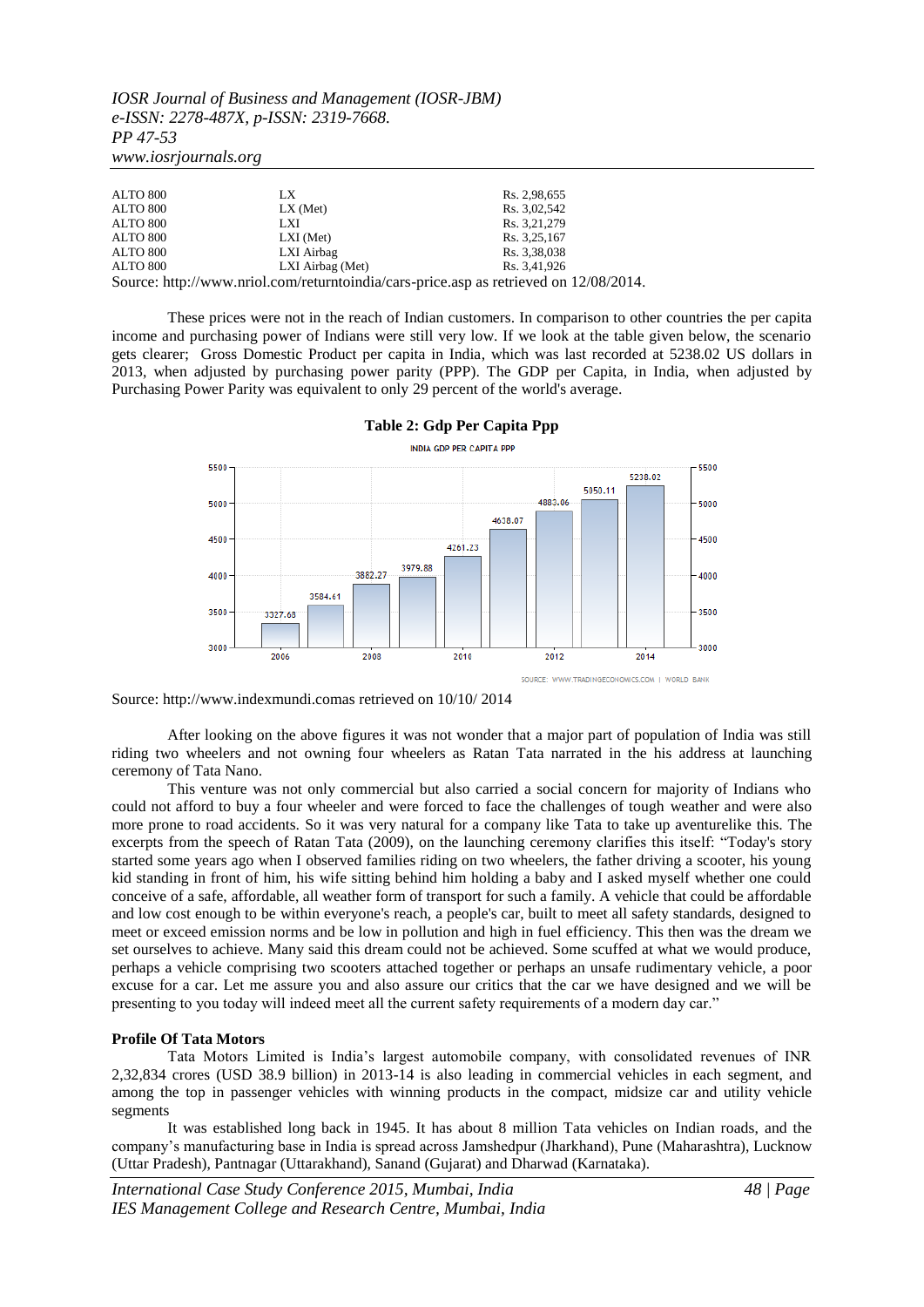One after another Tata has been on the road for innovation and improvement by jioininghnads together for world's most renowned companies. It joined a strategic alliance with Fiat in 2005, and set up an industrial joint venture with Fiat Group Automobiles at Ranjangaon(Maharashtra) to produce both Fiat and Tata cars and Fiat powertrains. The company's dealership, sales, services and spare parts network comprises over 6,600 touch points, across the world.

Tata Motors, also listed in the New York Stock Exchange (September 2004), has emerged as an international automobile company. Through subsidiaries and associate companies, Tata Motors has operations in the UK, South Korea, Thailand, South Africa and Indonesia. Among them is Jaguar Land Rover, acquired in 2008. In 2004, it acquired the Daewoo Commercial Vehicles Company, South Korea's second largest truck maker.

Tata Motors is also expanding its international footprint, established through exports since 1961. The company's commercial and passenger vehicles are already being marketed in several countries in Europe, Africa, the Middle East, South East Asia, South Asia, South America, CIS and Russia. It has franchisee/joint venture assembly operations in Bangladesh, Ukraine, and Senegal.

Not only this, Tata is one of the companies of India which has earned a great recognition for its social concerns and has received several wards in the field of CSR.

Source:<http://www.tatamotors.com/about-us/company-profile.php> as retrieved on 06/09/2014

#### **Tata Nano**

The Tata Nano is a [small car](http://en.wikipedia.org/wiki/City_car) manufactured by [Tata Motors](http://en.wikipedia.org/wiki/Tata_Motors) made and sold in India. Nano was initially launched with a price tag of  $\overline{\xi}100,000$  (US\$1,600) which was ultimately increased with time. Designed to lure India's burgeoning middle classes away from two-wheelers, it received much publicity.

With the launch of this car only Indian market was hoping big. Tata Nano's launch could expand the Indian car market by 65%, according to rating agency CRISIL(TNN, 2008). The low price makes the car affordable for families with incomes of Rs 1 lakh per annum, the agency said.

The predictions were also made about how Tata Nano can destroy the second hand car market of the country.

A record fall down in the price of second hand Maruti 8oo( Nano's Closet Competitor) was also marked. The desire and anxiety at the launch of TataNano was even given a term calledNanomania(Mark Rainford, 2008).

But Nano could not live up to the expectations of the market and the sales graph for Nano was not so promising.

Nano was always more than just a car. It was Tata group supremo Ratan Tata's dream project to bring an affordable transportation solution within reach of the masses. The promise of a small car priced at Rs. 1 lakh had fired the imagination of an entire nation — and the global automotive industry. When bookings opened on April 9, 2009, Tata Motors dealers expected a surge of customers. The company printed over 20 lakh booking forms and expected bookings to be more than 5 lakh.

State Bank of India bought several thousand forms from the company expecting a rush to buy the people's car. Yet with each passing day, the disappointment was palpable. Showroom floors were empty and many had to coax existing customers to come and look at the Nano. On April 25, 2009, when the bookings were closed, Tata Motors announced it had received a total of 2,06,703 bookings. But only 1,00,000 'lucky' customers would get the delivery of the car till the last quarter of 2010.

But the sales figures were equally appointing in the market. In the first two years Tata Motors just managed to sell 1.75 lakh Nanos since the celebrated commercial launch in March 2009, which was far lower than the acclaimed figures predicted about the booking numbers.

The cumulative sales of Tata Nano during 2011-12 stood at 74,527, which was a 6% increase compared to 70,432 cars recorded during 2010-11. According to Indian Express, a leading newspaper, in spite of the growth in the last one year, the sales figures for the 2011-12 fiscal or the cumulative number of 1.75 lakh cars for the three years between July 2009 and March 2012 remained well below the plant's annual production capacity of 2.5 lakh cars. Moreover, these sales figures fails to impress considering the fact that Nano received 2.06 lakh bookings after its commercial launch on March 23, 2009 [\(Avinash Nair,](http://archive.indianexpress.com/columnist/avinash-nair/) 2012).

#### **The Positioning Failure of Tata Nano**

For every brand positioning remains inevitable if it wants to succeed in the market.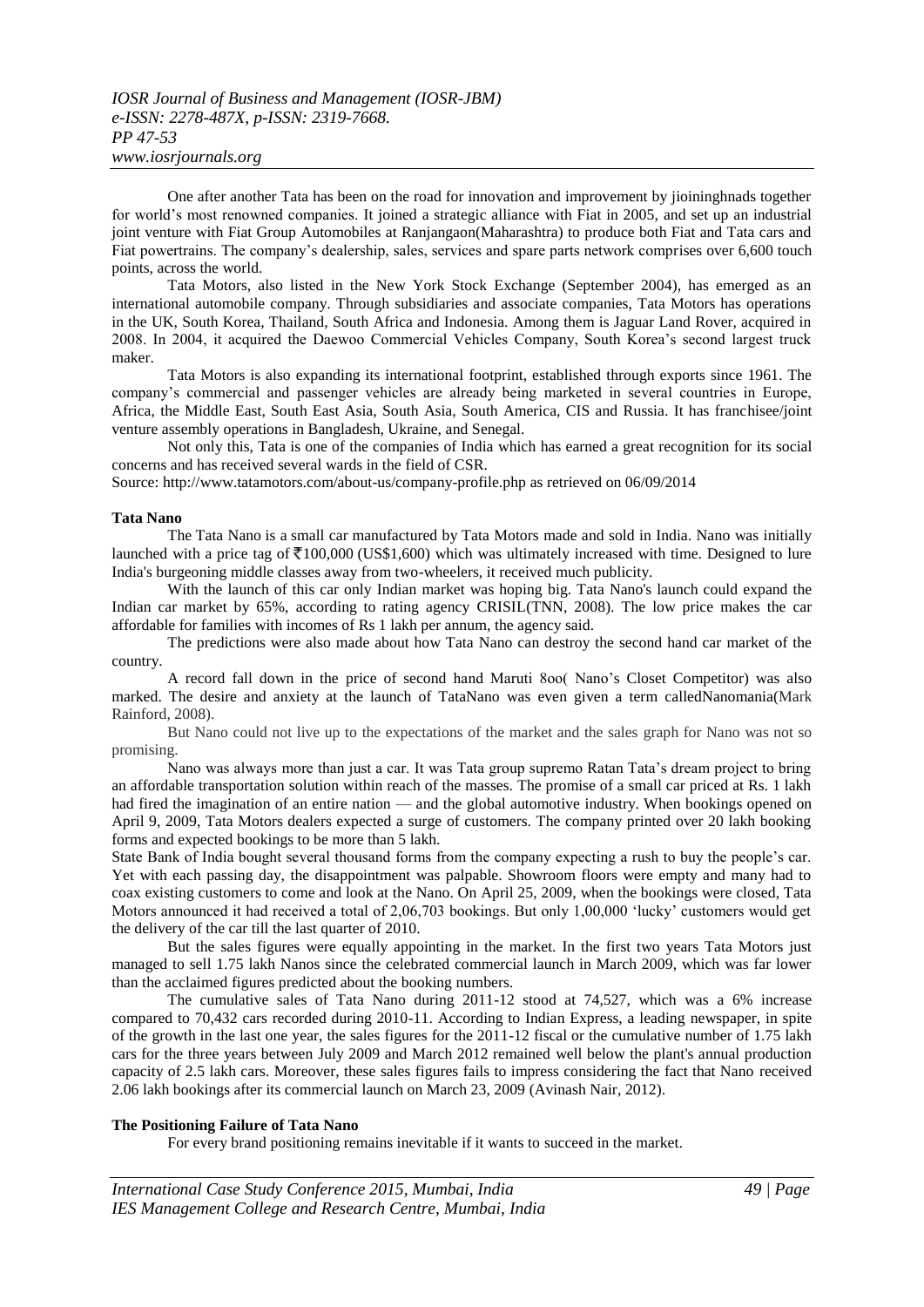## *IOSR Journal of Business and Management (IOSR-JBM) e-ISSN: 2278-487X, p-ISSN: 2319-7668. PP 47-53 www.iosrjournals.org*

According to Kapferer (1997) brand consists of six main factors that are: physic personality, culture, relationship, reflection and self-image.

According to Kotler (2005), "Positioning is the act of designing the company's offering and image to occupy a distinct place in the mind of the target market."

Brand positioning remains highly crucial to face the cut throat competition in the highly volatile and dynamic markets. A brand can only succeed it is able to capture a unique and specific image and position in relation to its competitors. The main dimensions of branding are brand positioning and brand image. Both are the psychological attributes but play a crucial role when it comes to success or failure of a brand in market.

According to Ries and Trout (1969), positioning is a marketing method for creating the perception of product, brand or identity. Positioning is where your product's image is placed in relation to image of your competitor's products. Brand positioning is the sum of all activities that position the brand in the mind of the customer relative to its competition. Positioning is not about creating something new or different, but to manipulate the mind set and to retie existing connections (Ries& Trout, 1981).

The product can be a leader in the market, when the product attributes are coupled with marketing efforts.



**Figure 1. Value disciple model (Treacy&Wiersema, 1993).**

William I. McGirr, (1973) providedfollowing recommendation on product positioning:

―Position your product in the marketplace so that it stands apart from competing brands. You can cover that consumer space as if you had a patent on it. Find a strong product position and sit on it. Positioning tells what you stand for, what you are, how you would like customers to evaluate you. Your position telegraphs the simple truth of your products.

E. B. Weiss (1972), Suggested that positioning should also has an element of social accountability. But this trial to position Tata nana for social concern also did not work for Tata.

The positioning of Tata Nano was devised to place it as People's Car. The cause behind this was the social concern on the part of top management of tat Motors. During the initial campaign Ratan Tatapromoted it as a replacement of two wheelers or a people's Car. The advertisements also showed it as a lower middleclassIndian buying their first cat which was a budget or Rs. 1 Lakh car. Even the Then US president Barack Obama and the first lady of US Michelle Obama also took interest in the Tata Nano as innovation and expressed their pleasure for the launching of World'sCheapest Car.

Here the Cheapest Car was not a term used in absolute word meaning but it was a term showing relative price of Tata Nano to the other cars available in the market. The Cheap here was used as a replacement for cost effectiveness and affordability but the social meaning of the car was taken as "Poor People's Car" literally.

#### **Psychographic Factors responsible for Failure**

The Models of ConsumerBehaviour clearly indicate the importance of psychographic Factors affecting Consumer Buyingbehaviour. Especially the product like Car is a matter of Social exhibit and prestige. The needs behind buying a car follow a different category.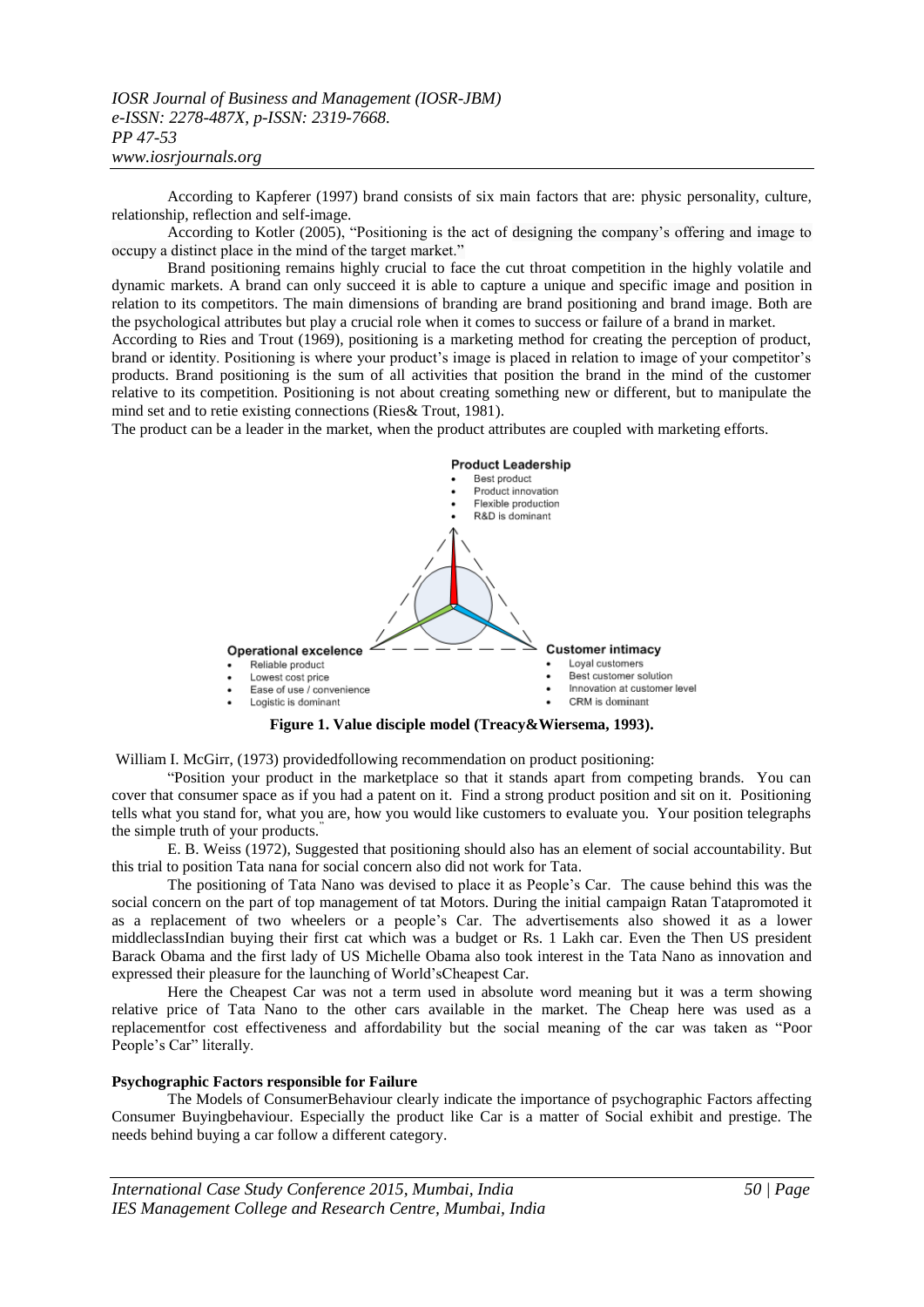#### **Faulty Selection of Reference Group**

According to Kotler (2006) reference groups have a direct impact on the buying decision process of consumer. All these groups include family, friends, neighbours, and co-workers. People also belong to secondary groups, such as religious, professional, and trade-union groups, which tend to be more formal and require less continuous interaction.

Reference groups influence members in at least three ways. They expose an individual to new behaviours and lifestyles, they influence attitudes and self-concept, and they create pressures for conformity that may affect product and brand choices. People are also influenced by groups to which they do not belong. Aspirational groups are those a person hopes to join; dissociative groups are those whose values or behaviour an individual rejects.

Kotler (2006) also emphasizes on the significance of opinion leaders that to be successfulmarketer the opinion leader has tobe strong.

In the case of positioning of the cars and automobiles the economic class to which actually the person is belonging to is dissociativegroup. The middle classpersonsdoesn't want to be viewed as a member of the same economicclass but the advertisements of Tata Nano directly were disclosing the association with the their actual income class.

In a country like India, a car which a matter of social prestige and economicstate , a consumer wants to be viewed as financially well doingprestigious owner of a four wheeler and this psychological need was totally ignored in the case of Tata Nano.



**Figure 2 Theory of Hierarchy of Needs**

Source: A. H. Maslow, Motivation and Personality, 3rd ed. (Upper Saddle River, NJ: Prentice Hall, 1987), cited from [Kotler,](http://www.google.co.in/search?tbo=p&tbm=bks&q=inauthor:%22Philip+Kotler%22) P and [Keller,](http://www.google.co.in/search?tbo=p&tbm=bks&q=inauthor:%22Kevin+Lane+Keller%22) K. L. (2006), Marketing Management, Pearson Prentice Hall, 2006

According to the A. H. Maslow (1943), as per needhierarchy theory person will exhibit the behaviour according to the need he wants to satisfy. As per Kotler (2006) implication of this theory in marketing says that the kind of need, a product is to satisfy will determine the factors affecting the buying decision process. Here Tata Nano was placed as a replacement of Two Wheelers as to enhance safety and security needs of a person and according the safety has to be available at lowest cost possible. But buying car doesn't fall in the category of thefirst two need of hierarchy, it is not just a matter of Physiological safety or security but this is a part of social need. So protection from weather is a hidden need but the underlying need also is of being viewed asan owner of a car.

As per Product Levelsrecommendedby Philip Kotler (2006), for creating Customer-Value Hierarchy, the marketer needs to address five product levels out of which each level adds more customer value.

The fundamental level is the core benefit: the service or benefit the customer is really buying.

- At the second level, the marketer must turn the core benefit into a basic product.
- At the third level, the marketer prepares an expected product, a set of attributes and conditions buyers normally expect when they purchase this product.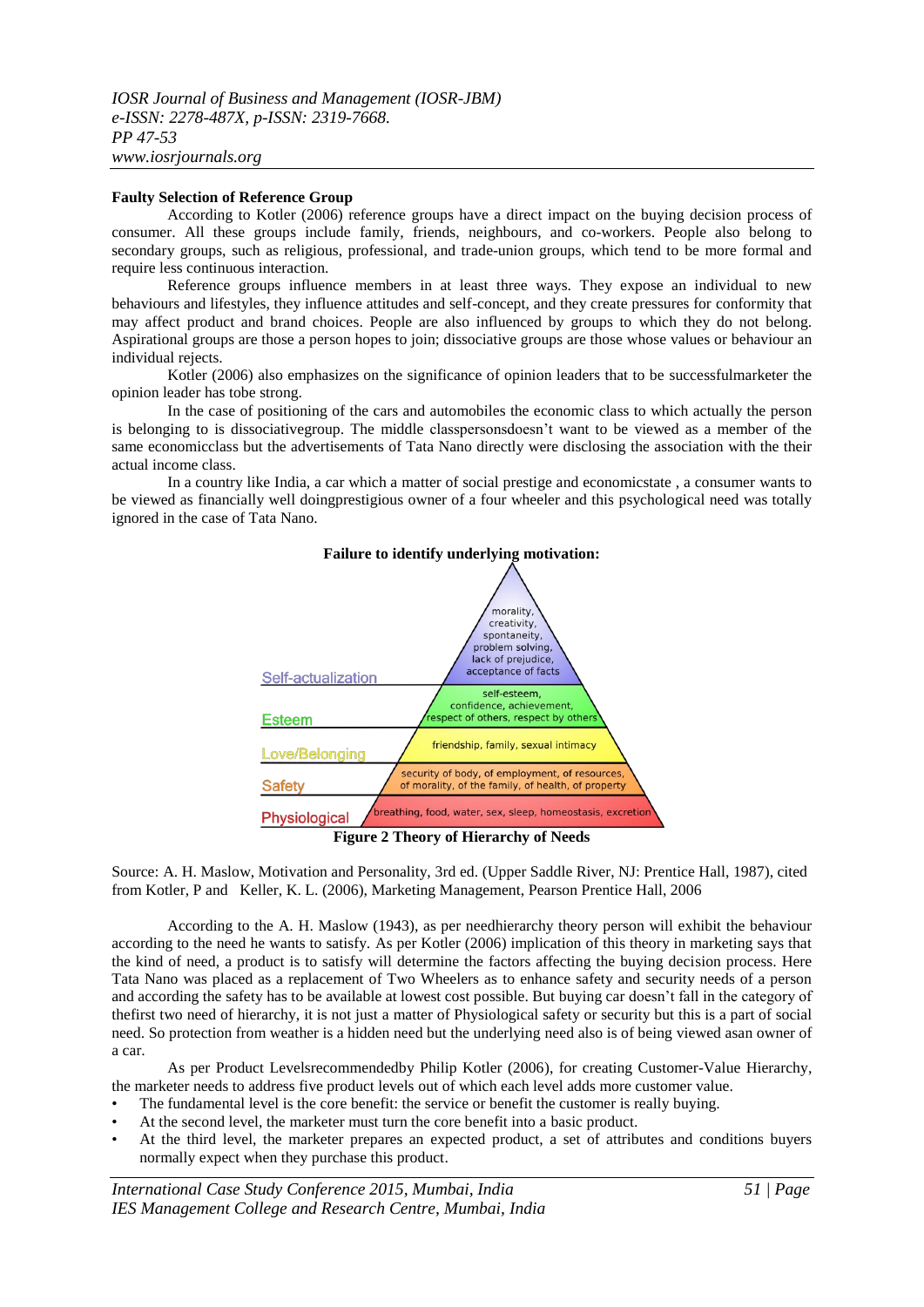- At the fourth level, the marketer prepares an augmented product that exceeds customer expectations.
- At the fifth level stands the potential product, which encompasses all the possible augmentations

In case of TataNano, Tata group emphasized more on the core benefit of the product which id to provide asafe and secure mode of transportation at low affordable prices but it could not reach up to the expectations of customers and failed to be an augmented or potential products.



**Figure 3: Five Product Levels**

Source: from [Kotler,](http://www.google.co.in/search?tbo=p&tbm=bks&q=inauthor:%22Philip+Kotler%22) P and [Keller,](http://www.google.co.in/search?tbo=p&tbm=bks&q=inauthor:%22Kevin+Lane+Keller%22) K. L. (2006), Marketing Management, Pearson Prentice Hall.

#### **Revival of Tata Nano**

Shifting the Target Market from family to youth: now Tata is trying to build a youthful and aspirational value around the brand. Tata is now taking lessons from fashion designer [Masaba](http://economictimes.indiatimes.com/topic/Masaba%20Gupta) Gupta on the launch of the Twist. They now concentrate on to get youngsters to look at the Nano as a fashion accessory. Looking at the markets researches Tata is trying to accessories Nano's New Variants with alloy wheels, different interiors, spoilers and graphic designs.

The company promises more on-ground activities and showcases at colleges to woo the youth.

Radical Change in Positioning: From a people's car and the world's cheapest, the Nano is now emerging as the smart city car for young achievers. Though the stigma of cheapestcar has not totally been washed off the consumer's mind but the profile of the consumer has tremendously improved — along with the features in the car. Based on market research, Tata Motors has segmented potential customers into first-time buyers, those looking for a replacement or an additional car and others who want more features and performance. Near-term plans include a variant with automated transmission to strengthen the smart city car [positioning.](http://economictimes.indiatimes.com/topic/positioning)

Change in Marketing Communications: Tata has also re invented its Integrated marketing Communication. Now Tata is endorsing people like electronic dance music DJ AkshaySarin, celebrity dancer Lauren Gottleib, and professional golfer NehaTripathi. They are endorsing people who have an image of young achievers. They have moved away from the advertisements showing Tata Nano as the replacement of Two Wheelers and promoting it as a Lower Middle Class's Family's first budget car. Now the intensive campaign promotes Nano as a smart city car for youth and young couples focussing ion product attributeslike compact design, technology, fuelefficiency and looks as other luxury cars have been doing.

Change in the Dealership and Distribution: The new dealer identity will make the consumer experience more exciting. The dealerships will have better displays, video walls, trained workforce to reinforce the smart city car image and all content will be centrally controlled. There are 95 standalone Nano dealerships and the company has no plans to increase the number this year Tata also has redefined its distribution system for this Car and has taken various innovative initiatives like setting up of F Class showrooms, Joining hands with giant retailer Big Bazaar, focussing on two tier cities launching of Tata Nano Finance Scheme for providing finance to its customers for a lower interest rate and extension of warranties on the cars.

Though the results have not been very encouraging as clear from the salesfigures of last one year as given below in table:

| Table 3 : Sales Statistics Of Tata Nano |            |              |              |            |             |             |               |            |            |            |
|-----------------------------------------|------------|--------------|--------------|------------|-------------|-------------|---------------|------------|------------|------------|
|                                         | <b>FEB</b> | <b>MARCH</b> | <b>APRIL</b> | <b>MAY</b> | <b>IUNE</b> | <b>JULY</b> | <b>AUGUST</b> | <b>SEP</b> | <b>OCT</b> | <b>NOV</b> |
|                                         | 2014       | 2014         | 2014         | 2014       | 2014        | 2014        | 2014          | 2014       | 2014       | 2014       |
| <b>Tata Nano</b>                        | 2496       | 2452         | 1027         | 1001       | 1001        | 875         | 758           | 1703       | 1654       | 1900       |
| Maruti                                  |            |              |              | $\theta$   |             |             |               |            |            |            |
| Suzuki Alto                             |            |              |              |            |             |             |               |            |            |            |

**Table 3 : Sales Statistics Of Tata Nano**

*International Case Study Conference 2015, Mumbai, India 52 | Page IES Management College and Research Centre, Mumbai, India*